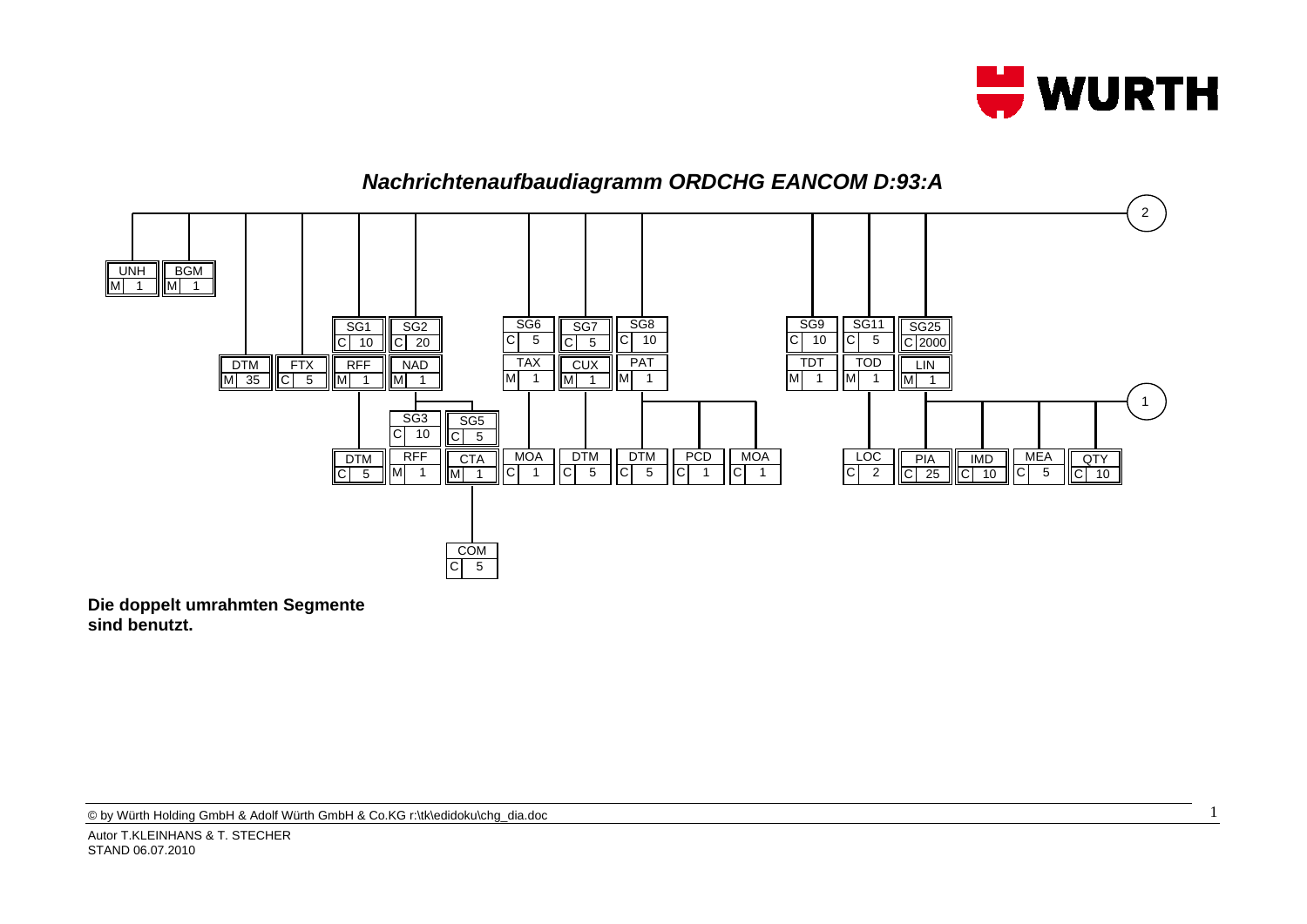

## *Nachrichtenaufbaudiagramm ORDCHG EANCOM D:93:A*

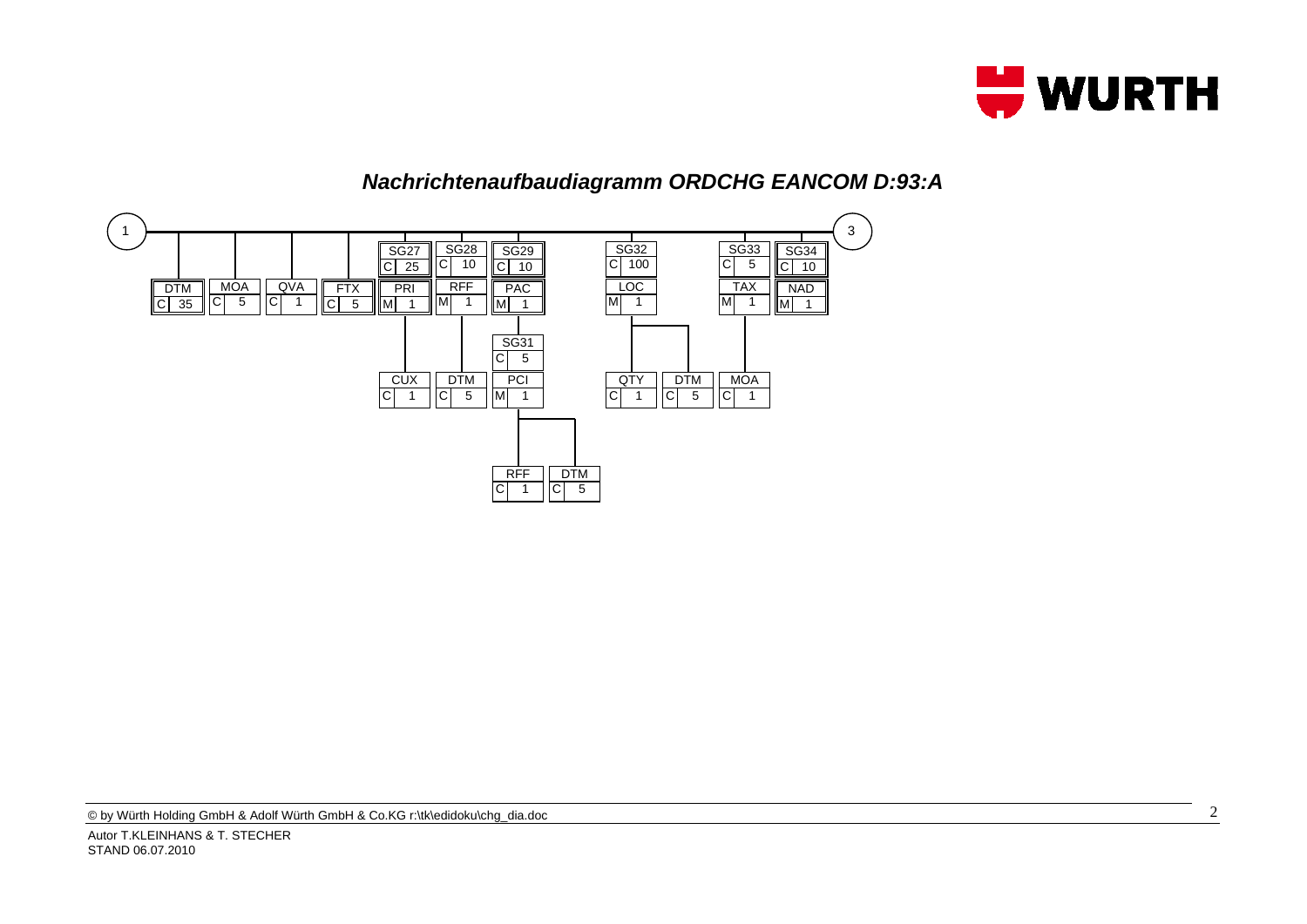

## *Nachrichtenaufbaudiagramm ORDCHG EANCOM D:93:A*